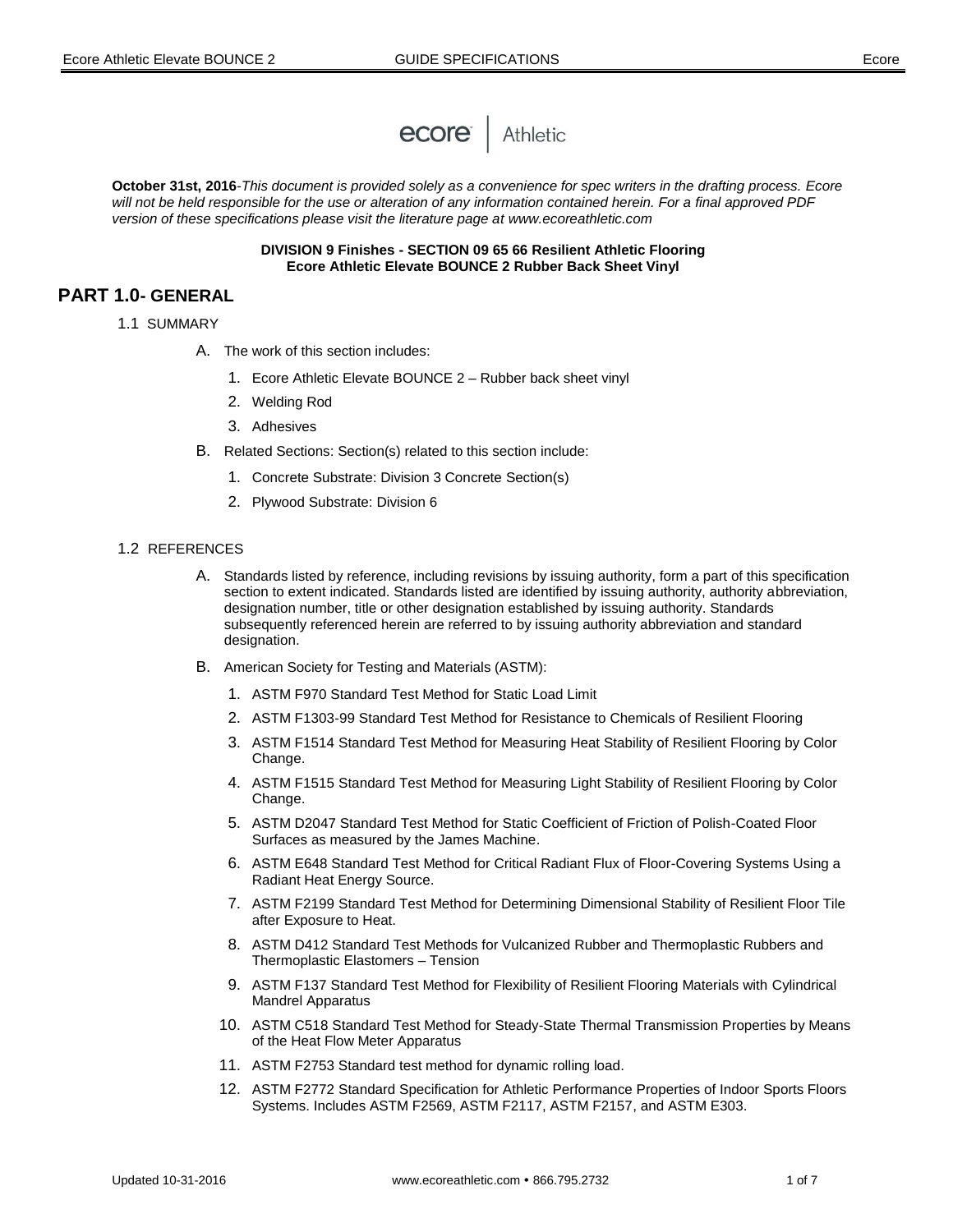- 13. ASTM E2129 Standard Practice for Data Collection for Sustainability Assessment of Building Products.
- 14. ASTM D5116 Standard Guide for Small-Scale Environmental Chamber Determinations of Organic Emissions From Indoor Materials/Products
- 15. ASTM F710 Standard Practice for Preparing Concrete Floors to Receive Resilient Flooring
- 16. ASTM F1869 Standard Test Method for Measuring Moisture Vapor Emission Rate of Concrete Subfloor Using Anhydrous Calcium Chloride
- 17. ASTM F2170 Standard Test Method for Determining Relative Humidity in Concrete Floor Slabs Using in situ Probes
- C. European Committee for Standardization (EN)
	- 1. EN649 / EN ISO 10582 Resilient Floor Coverings Heterogeneous polyvinyl chloride floor coverings – Specification for Abrasion Resistance.
- E. Leadership in Energy and Environmental Design LEED™
	- 1. International Organization for Standardization™ document, ISO 14021 Provides guidance on the terminology, symbols, testing and verification methodologies that an organization should use for self-declaration of the environmental aspects of its products and services.

## 1.3 SYSTEM DESCRIPTION

A. Performance Requirements: Provide rubber back sheet vinyl resilient flooring, which has been manufactured and installed to maintain performance criteria stated by manufacturer without defects, damage or failure.

## 1.4 SUBMITTALS

- A. General: Submit listed submittals in accordance with Conditions of the Contract and Division 1 Submittal Procedures Section.
- B. LEED: Provide documentation of how the requirements for credit will be met.
	- 1. List of proposed materials with recycled content. Indicate pre-consumer and post-consumer content.
	- 2. Product data and certification letter indicating percentage of recycled content for both pre-consumer and post-consumer content.
	- 3. Recycled content is defined in accordance with the International Organization for Standardization document, ISO 14021 Environmental labels and declarations.
		- a. Post-consumer material waste materials diverted from the waste stream after consumer or commercial use.
		- b. Pre-consumer material materials diverted from the waste stream during the manufacturing process. Excluded are regrind, rework, and scrap.
- C. Product Data: Submit product data, including manufacturer's guide specifications product sheet, for specified products.
- D. Shop Drawings: Submit shop drawings showing layout, profiles and product components, including anchorage, accessories, finish colors, patterns and textures.
- E. Samples: Submit selection and verification samples for finishes, colors and textures.
- F. Quality Assurance Submittals: Submit the following:
	- 1. Certificates: If required, certification of performance characteristics specified in this document shall be provided by the manufacturer.
	- 2. Manufacturer's Instructions: Manufacturer's installation instructions.

**Specifier Note***:* Coordinate paragraph below with Part 3.5 Field Quality Requirements Article herein. Retain or delete as applicable.

- 3. Manufacturer's Field Reports: Manufacturer's field reports specified herein.
- G. Closeout Submittals: Submit the following: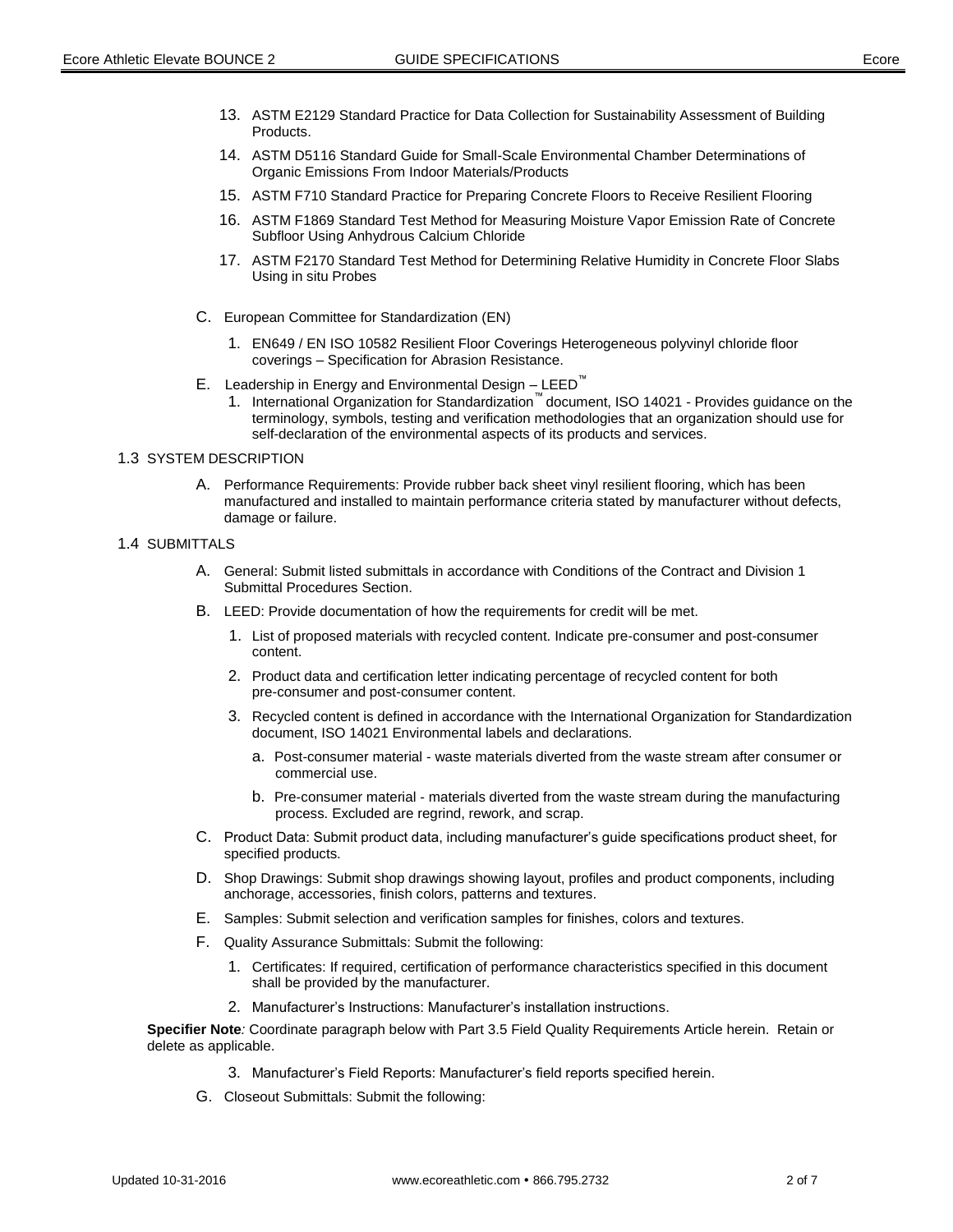- 1. Operation and Maintenance Data: Operation and maintenance data for installed products in accordance with Division 1 Closeout Submittals (Maintenance Data and Operational Data) Section. Include methods for maintaining installed products and precautions against cleaning materials and methods detrimental to finishes and performance.
- 2. Warranty: Warranty documents specified herein.

## 1.5 QUALITY ASSURANCE

- A. Qualifications:
	- 1. Installer Qualifications: Installer experienced in performing work of this section who has specialized in installation of work similar to that required for this project.
		- a. Certificate: When requested, submit certificate indicating qualification.
	- 2. Manufacturer's Qualifications: Manufacturer capable of providing field service representation during construction and approving application method.

**Specifier Note:** Paragraph below should list obligations for compliance with specific code requirements particular to this section. General statements to comply with a particular code are typically addressed in Conditions of Contract and Division 1 Regulatory Requirements Section. Regulatory Requirements: [specify applicable requirements of regulatory agencies].

- B. Mock-Ups: Install at project site a job mock-up using acceptable products and manufacturer-approved installation methods. Obtain Owner and Architect's acceptance of finish color, texture and pattern, and workmanship standard. Comply with Division 1 Quality Control (Mock-Up Requirements) Section.
	- 1. Mock-Up Size: [specify mock-up size].
	- 2. Maintenance: Maintain mock-up during construction for workmanship comparison; remove and legally dispose of mock-up when no longer required.
	- 3. Incorporation: Mock-up may be incorporated into final construction upon Owner's approval.
- C. Pre-installation Meetings: Conduct pre-installation meeting to verify project requirements, substrate conditions, manufacturer's instructions and manufacturer's warranty requirements. Comply with Division 1 Project Management and Coordination (Project Meetings) Section.
- D. Pre-installation Testing: Conduct pre-installation testing as follows: [specify substrate testing; consult with flooring manufacturer].

#### 1.6 DELIVERY, STORAGE & HANDLING

- A. General: Comply with Division 1 Product Requirements Sections.
- B. Ordering: Comply with manufacturer's ordering instructions and lead time requirements to avoid construction delays.
- C. Delivery: Deliver materials in manufacturer's original, unopened, undamaged containers with identification labels intact.
- D. Storage and Protection: Store materials at temperature and humidity conditions recommended by manufacturer and protect from exposure to harmful weather conditions.

## 1.7 PROJECT CONDITIONS

- A. Temperature Requirements: Maintain air temperature in spaces where products will be installed for time period before, during and after installation as recommended by manufacturer.
- B. Field Measurements: Verify actual measurements/openings by field measurements before fabrication; show recorded measurements on shop drawings. Coordinate field measurements and fabrication schedule with construction progress to avoid construction delays.

## 1.8 WARRANTY

- A. Project Warranty: Refer to Conditions of the Contract for project warranty provisions.
- B. Manufacturer's Warranty: Submit, for Owner's acceptance, manufacturer's standard warranty document executed by authorized company official. Manufacturer's warranty is in addition to and not a limitation of, other rights Owner may have under Contract Documents.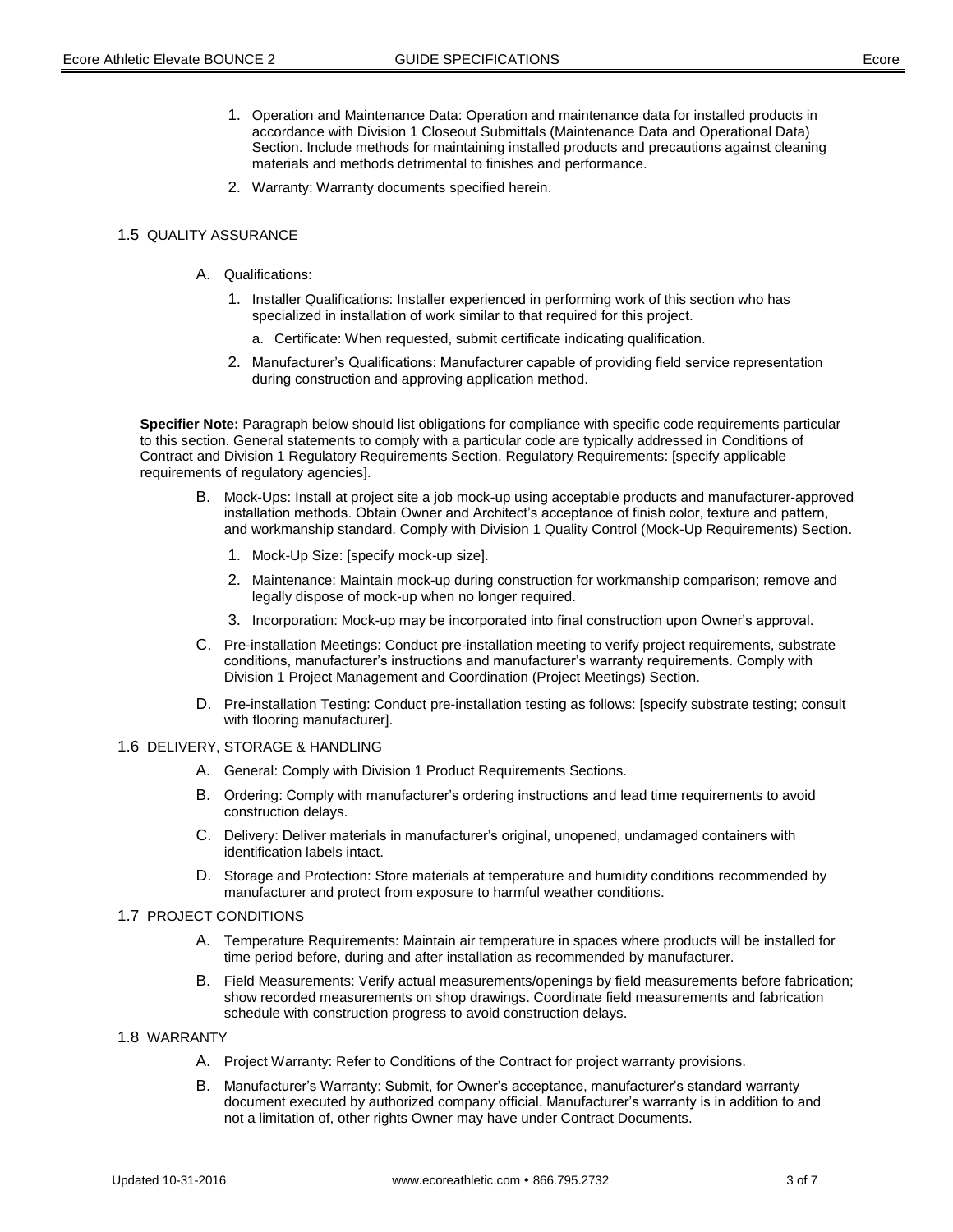**Specifier Note:** Coordinate paragraph below with manufacturer's warranty requirements.

1. Warranty Period: Specify years commencing on Date of Substantial Completion.

### 1.9 MAINTENANCE

- A. Extra Materials: Deliver to Owner extra materials from same production run as products installed. Package products with protective covering and identify with descriptive labels. Comply with Division 1 Closeout Submittals (Maintenance Materials) Section.
	- 1. Quantity: Furnish quantity of resilient flooring units equal to [specify %] of amount installed.
	- 2. Delivery, Storage and Protection: Comply with Owner's requirements for delivery, storage and protection of extra materials.
	- 3. Cleaning: Furnish flooring manufacture's neutral cleaner for initial cleaning and maintenance of finished floor surface.

## **PART 2.0** - **PROPRIETARY MANUFACTURER/PRODUCTS**

**Specifier Note:** Retain article below for proprietary method specification. Add product attributes performance characteristics, material standards and descriptions as applicable. Use of such phrases as "or equal" or "or approved equal" or similar phrases may cause ambiguity in specifications. Such phrases require verification (procedural, legal and regulatory) and assignment of responsibility for determining "or equal" products.

- 2.1 MANUFACTURER: Ecore
	- A. Address: 715 Fountain Ave., Lancaster, PA 17601; Telephone: (800) 322-1923, (717) 295-3400; Fax: (717) 295-3414; Email: info@ecoreintl.com

#### 2.2 PROPRIETARY PRODUCT(S)

- A. Flooring and adhesives manufactured by Ecore for athletic applications.
	- 1. Ecore Athletic Elevate BOUNCE 2 rubber back resilient sheet vinyl flooring and accessories.
	- 2. E-Grip™ III a single-component, zero-VOC, urethane adhesive

## **2.3.1 E-Grip™ III one-component urethane adhesive**

|    | A. Product Name:               | The one-part urethane adhesive under this specification shall<br>be Ecore Athletic E-Grip <sup>"</sup> III one-component<br>urethane adhesive.                                                                            |
|----|--------------------------------|---------------------------------------------------------------------------------------------------------------------------------------------------------------------------------------------------------------------------|
| В. | Material:                      | E-Grip III is a one-component urethane moisture cured,<br>non-sag, permanently elastic adhesive that has excellent<br>adhesion to elastomers, concrete and wood and is engineered<br>for indoor and outdoor applications. |
|    | C. Adhesive Type:              | one-component moisture cured urethane                                                                                                                                                                                     |
|    | D. Weight:                     | 4 gallon pail-56 lbs, 2 gallon pail-28 lbs, 10.1 oz cartridges                                                                                                                                                            |
|    | E. Color:                      | medium grey                                                                                                                                                                                                               |
|    | F. VOC Content:                | 0 lb/gal calculated                                                                                                                                                                                                       |
|    | G. Freeze/Thaw:                | stable                                                                                                                                                                                                                    |
|    | H. Application Temperature:    | $40^{\circ}$ F - $100^{\circ}$ F                                                                                                                                                                                          |
| I. | Calcium Chloride Test:         | Maximum 5.5 lbs per 1,000 sq. ft. in 24 hrs. (ASTM F1869)                                                                                                                                                                 |
|    | J. Relative Humidity (RH) Test | Maximum 85% (ASTM F2170)                                                                                                                                                                                                  |
| Κ. | Flashpoint:                    | $> 500^{\circ}$ F                                                                                                                                                                                                         |
|    | L. Shelf Life:                 | 12 months                                                                                                                                                                                                                 |
|    | M. Working Time:               | 30-40 minutes                                                                                                                                                                                                             |
|    | N. Trowel:                     | $1/16$ " x $1/16$ " x $1/16$ " square notch                                                                                                                                                                               |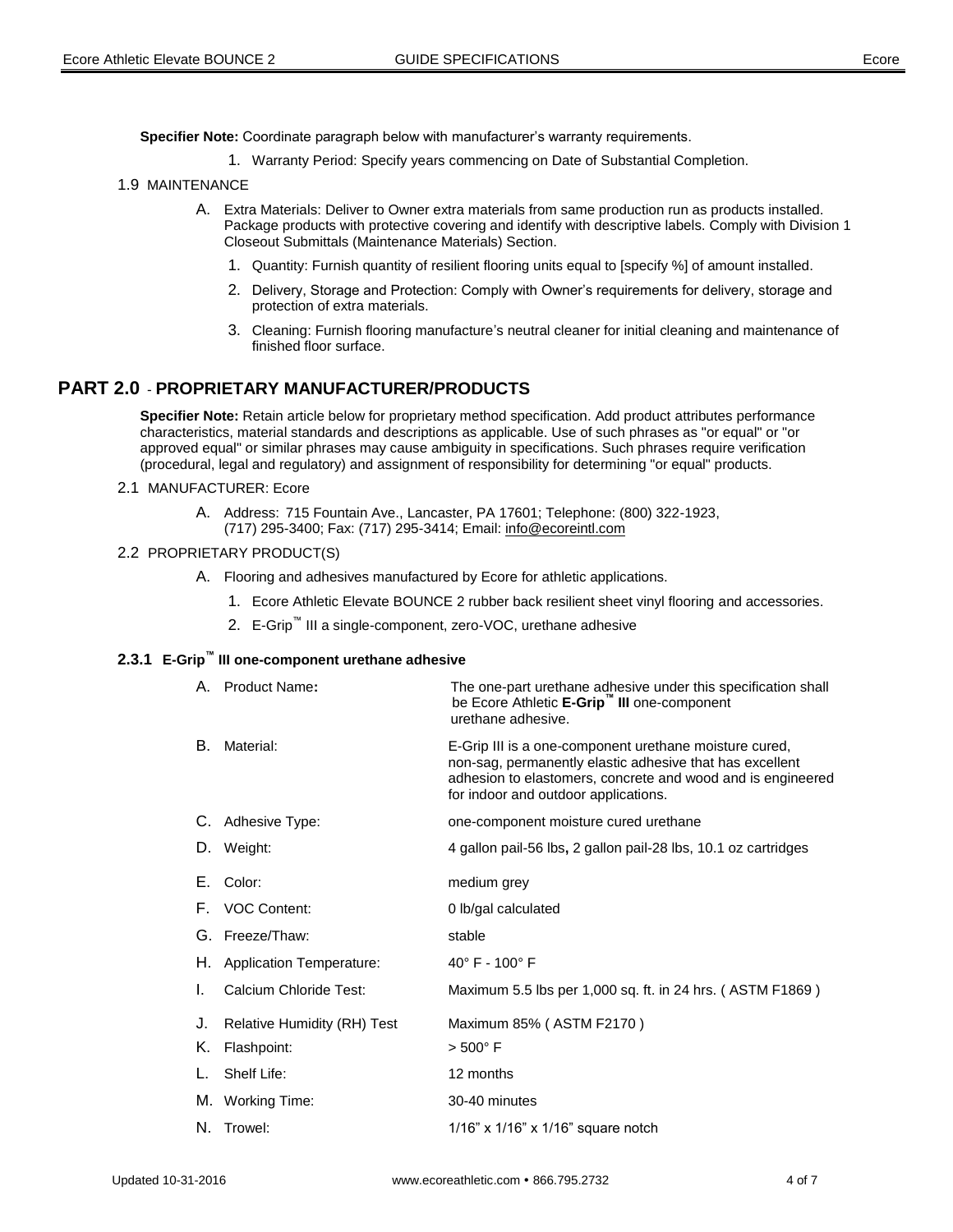O. Coverage Rate:

95 ft<sup>2</sup>/ gal. – 1/16" x 1/16" x 1/16"

P. SCAQMD Rule #1168 0 lb./gal. calculated

**2.3.2 Ecore Athletic BOUNCE 2 - Recycled Rubber Back Vinyl** [Sheet] **Flooring** 

# **Ecore Athletic Elevate BOUNCE 2 With itstru-5 Technology**

**5mm - 6015H Underlayment / 2mm Surface Wear Layer**

Made from a formulation of high quality post consumer recycled rubber granules encapsulated in a wear and water-resistant elastomeric network fusion bonded to a heterogeneous vinyl wear layer with a urethane aluminum oxide topcoat

| <b>Performance Criteria</b>         | <b>Test Method</b>  | <b>Typical Result</b>                                                          |
|-------------------------------------|---------------------|--------------------------------------------------------------------------------|
| Flexibility 1/4" mandrel            | <b>ASTM F 137</b>   | Pass                                                                           |
| <b>Thermal Conductivity</b>         | ASTM C 518          | 0.6 Btu in./h ft <sup>2</sup> F                                                |
| <b>Static Load Limit</b>            | ASTM F 970 @ 250PSI | Pass                                                                           |
| Coefficient of Friction             | <b>ASTM D 2047</b>  | >0.6                                                                           |
| <b>Chemical Resistance</b>          | ASTM F-1303-99      | Excellent                                                                      |
| <b>Abrasion Resistance</b>          | EN 649 / ISO 10582  | Group T / Type 1                                                               |
| <b>Dimensional Stability</b>        | <b>ASTM F-2199</b>  | ±0.40%                                                                         |
| <b>Behavior to Fire</b>             | ASTM E-648          | Class I                                                                        |
| Resistance to Light                 | <b>ASTM F-1515</b>  | Pass                                                                           |
| <b>Resistance to Heat</b>           | <b>ASTM F-1514</b>  | Pass                                                                           |
| Dynamic Rolling Load                | <b>ASTM F-2753</b>  | 10,000 cycles: No Damage, No Change                                            |
| Vertical Ball Rebound               | <b>ASTM F-2772</b>  | (Pass) Average $>$ or = 95.5%                                                  |
| <b>Vertical Deformation</b>         | <b>ASTM F-2772</b>  | (Pass) Average $<$ or = 0.72mm                                                 |
| <b>Force Reduction</b>              | <b>ASTM F-2772</b>  | (Pass) Average $>$ or = 12.6%                                                  |
| Surface Effect Slip Resistance      | <b>ASTM F-2772</b>  | (Pass)                                                                         |
| <b>Sheet Dimension</b>              | Manufacturer        | Standard Rolls Nominal 6ft Width / 30 LF<br>Custom 25LF Minimum / 45LF Maximum |
| <b>Standard Tolerance Width</b>     | Manufacturer        | Width: +3/4"   -0"                                                             |
| <b>Standard Tolerance Length</b>    | Manufacturer        | Length: +1%   - 0%                                                             |
| <b>Standard Tolerance Thickness</b> | Manufacturer        | Thickness: ±.4 mm                                                              |
| <b>Standard Sheet Weight</b>        | Manufacturer        | 1.26 lb/ft2 [6130 g/m2]                                                        |

## **2.3.3 Ecore Athletic Elevate BOUNCE 2 Weld Rod**

| Α. | Product Name: | Welding rod under this specification shall be BOUNCE 2<br>distributed by Ecore Athletic. |
|----|---------------|------------------------------------------------------------------------------------------|
| В. | Material:     | Vinyl                                                                                    |
|    | Colors:       | Specify color from Ecore Athletic standard colors.                                       |
| D. | Dimensions:   | Standard lengths of 328 LF [100 M] by 3mm in thickness.<br>Custom lengths not available. |
| Е. | Spool Weight: | 11.023 lbs $(5 \text{ kg})$                                                              |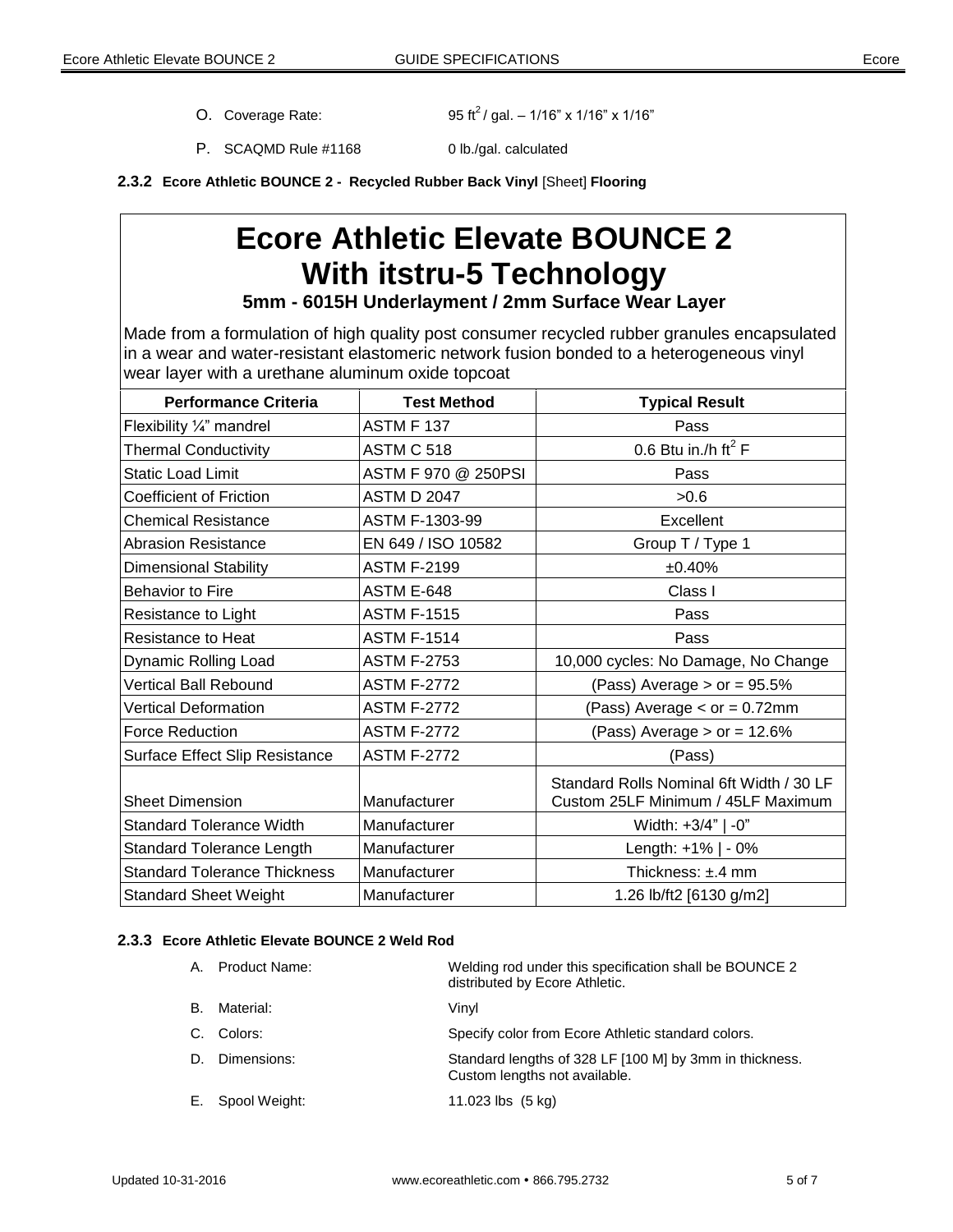A. Substitutions: No substitutions permitted.

#### 2.5 RELATED MATERIALS

A. Related Materials: Refer to other sections listed in Related Sections paragraph herein for related materials.

## 2.6 SOURCE QUALITY

A. Source Quality: Obtain recycled rubber resilient flooring materials from a single manufacturer.

## **PART 3.0 - EXECUTION**

**Specifier Note**: Revise article below to suit project requirements and specifier's practice.

- 3.1 MANUFACTURER'S INSTRUCTIONS
	- A. Compliance: Comply with manufacturer's product data, including product technical bulletins, product catalog installation instructions and product carton instructions for installation.

## 3.2 EXAMINATION

A. Site Verification of Conditions: Verify substrate conditions, which have been previously installed under other sections, are acceptable for product installation in accordance with manufacturer's instructions.

#### 3.3 PREPARATION

A. Surface Preparation: [specify applicable product preparation requirements].

**Specifier Note**: Coordinate article below with manufacturer's recommended installation details and requirements.

#### 3.4 ERECTION/INSTALLATION/APPLICATION/CONSTRUCTION

- A. Rubber Backed Vinyl Flooring Installation: Comply with Ecore Athletic BOUNCE 2 Technical Manual for installation procedures and techniques.
- B. Finish Color/Textures/Patterns: [specify installation finishes coordinated with finishes specified in Part 2 Products].
- C. Related Products Installation: Refer to other sections listed in Related Sections paragraph herein for related products installation.

## 3.5 FIELD QUALITY REQUIREMENTS

**Specifier Note:** Edit paragraph below. Establish number and duration of periodic site visits with Owner and manufacturer, and specify below. Consult with manufacturer for services required. Coordinate paragraph below with Division 1 Quality Assurance Section and Part 1 Quality Assurance Submittals herein. Delete if manufacturer's field service not required.

- A. Manufacturer's Field Services: Upon Owner's request, provide manufacturer's field service consisting of product use recommendations and periodic site visit for inspection of product installation in accordance with manufacturer's instructions.
	- 1. Site Visits: [specify number and duration of periodic site visits].

#### 3.6 CLEANING

A. Cleaning: Remove temporary coverings and protection of adjacent work areas. Repair or replace damaged installed products. Clean installed products in accordance with manufacturer's instructions prior to Owner's acceptance. Remove construction debris from project site and legally dispose of debris.

## 3.7 PROTECTION

A. Protection: Protect installed product and finish surfaces from damage during construction.